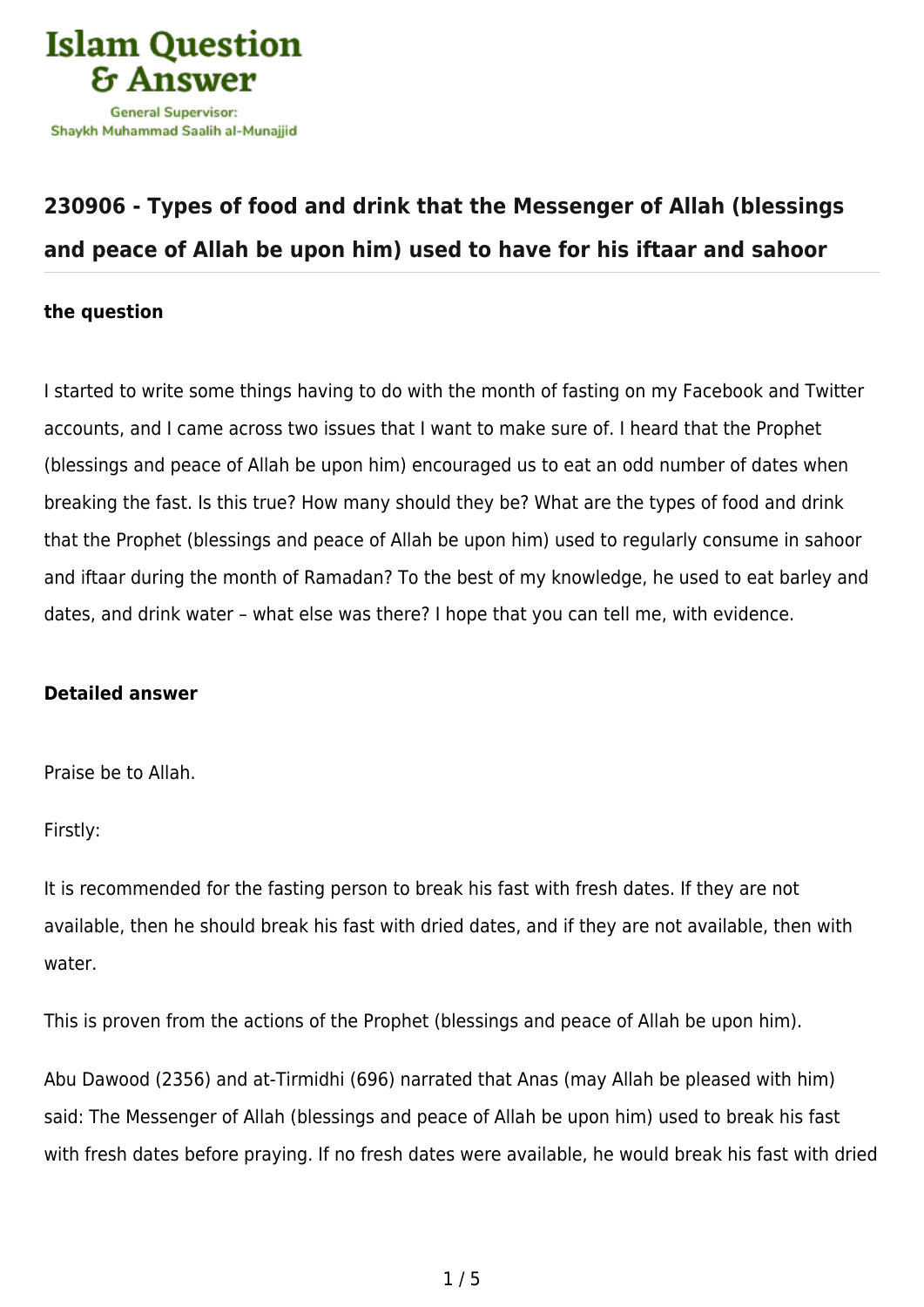

dates, and if none were available, he would break his fast with a few sips of water.

Classed as saheeh by al-Albaani in Saheeh Abi Dawood.

Ibn al-Qayyim (may Allah have mercy on him) said:

There is a very subtle reason why the Prophet (blessings and peace of Allah be upon him) would break his fast with fresh dates, or dried dates, or water, because when one fasts, the stomach becomes devoid of nourishment, so the liver will not find anything in the stomach that it can absorb and send to other parts of the body. Sweetness is the quickest to reach the liver and is what it prefers, especially if it is fresh, so if a person eats fresh dates, they will be absorbed quickly by the liver, which will benefit it and other parts of the body. If fresh dates are not available, then dried dates are the next best thing, because they are sweet and nourishing. If there are no dates available, then a few sips of water will extinguish the flame of the stomach and the heat of fasting, thus preparing the stomach to accept food with ease.

End quote from Zaad al-Ma'aad (4/287)

Secondly:

There is no proof in the Sunnah that the Messenger of Allah (blessings and peace of Allah be upon him) intentionally broke his fast with an odd number of fresh or dried dates. In order to follow the Sunnah, it is sufficient for the Muslim to break his fast with fresh or dried dates, without paying attention to the number or counting them.

Shaykh Ibn 'Uthaymeen (may Allah have mercy on him) said:

It is not obligatory – and in fact it is not Sunnah – to break the fast with an odd number, three or five or seven or nine, except on the Day of Eid al-Fitr, as it is proven that the Prophet (blessings and peace of Allah be upon him and his family) would not go out for prayer on the Day of Eid al-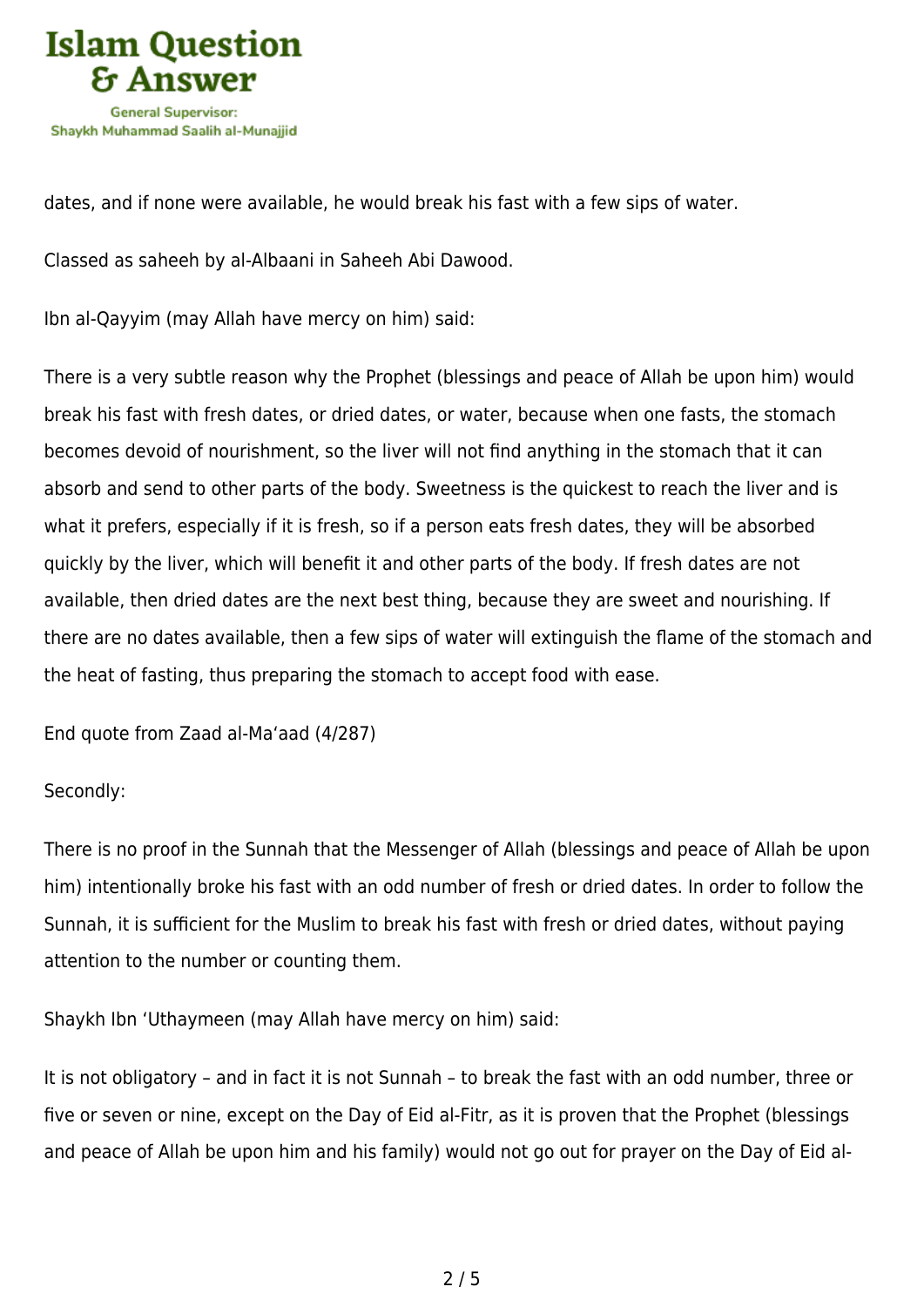

Fitr, until he had eaten some dates, an odd number thereof. Apart from that, the Prophet (blessings and peace of Allah be upon him) did not seek deliberately to eat an odd number of dates.

End quote from Fataawa Noor 'ala ad-Darb (11/2)

With regard to the hadith of Anas, who said: The Prophet (blessings and peace of Allah be upon him) used to like to break his fast by eating three dates or something that had not been touched by fire – which was narrated by Abu Ya'la (3305) – it is a da'eef (weak) hadith that has not been proven. See ad-Da'eefah by al-Albaani (966).

There are some scholars who regard it as mustahabb to make everything odd-numbered. Shaykh Saalih al-Fawzaan (may Allah preserve him) was asked:

Should making things odd-numbered be done with regard to all permissible things, such as drinking coffee and the like, or is it only with regard to things concerning which a text has been narrated?

The Shaykh's answer may be summed up as follows:

All words and deeds should be made odd-numbered. This is the Sunnah. End quote.

Shaykh 'Abd al-Kareem al-Khudayr (may Allah preserve him) was asked:

Will we be rewarded for making things odd-numbered as an act of devotion when eating, drinking and so on?

### He replied

Yes, we will be rewarded for doing that as an act of devotion. So if a person eats dates, he should eat one, or three or seven, an odd number, because Allah loves that which is odd-numbered. End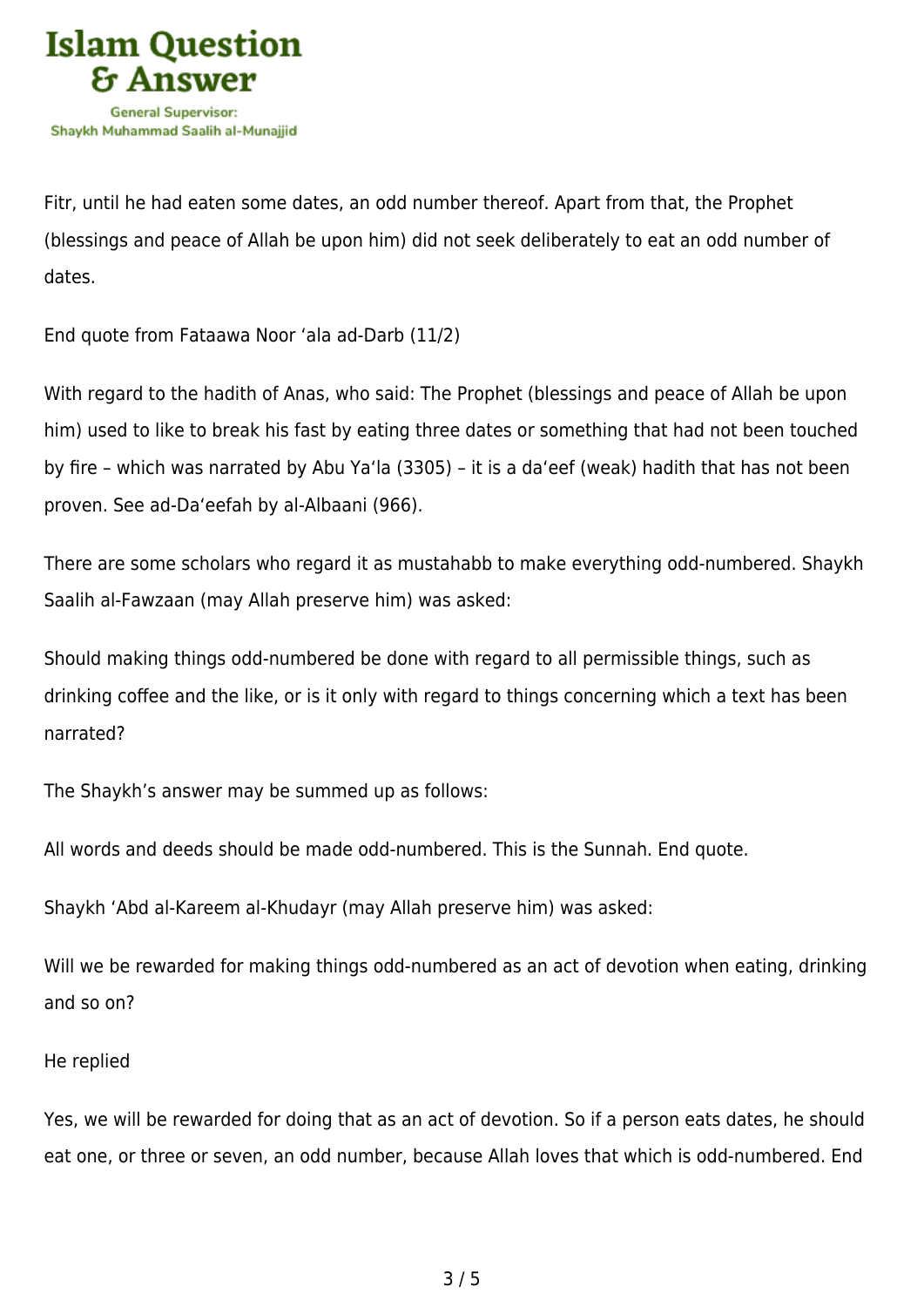

quote.

'Abd ar-Razzaaq (5/498) narrated from Ma'mar, from Ayyoob, from Ibn Sireen, from Abu Hurayrah, that the Prophet (blessings and peace of Allah be upon him) said: "Verily Allah is One and loves that which is odd-numbered." Ayyoob said: Ibn Sireen liked that which was odd-numbered in all things, to the extent that he would eat an odd number of things. This is a saheeh isnaad.

This matter is broad in scope, in sha Allah, but it is not proven, as far as we know, that the Prophet (blessings and peace of Allah be upon him) used to intentionally eat an odd number when he broke his fast eating fresh or dried dates. Rather those scholars who said that said it on the basis of ijtihaad.

# Thirdly:

The practice of the Prophet (blessings and peace of Allah be upon him) with regard to food – whether he was fasting or not – was moderate, with no extravagance or waste – as Allah, may He be exalted, enjoined. Food was never his main focus on any day; rather he would just eat a few mouthfuls to keep him going.

When it came to food, he (blessings and peace of Allah be upon him) was not set in his ways and did not have specific things that he always did. Rather what was the case was that if he found food that he liked, he would eat it, and if he did not find it, he would remain quiet. Or if he found food that he did not like, he would not eat, and sometimes he would decide to fast.

He never criticised any food.

He would eat meat, bread, olive oil, honey, milk and other things that were available sometimes.

Sometimes month after month would pass and his family would have nothing to eat except dried dates and water.